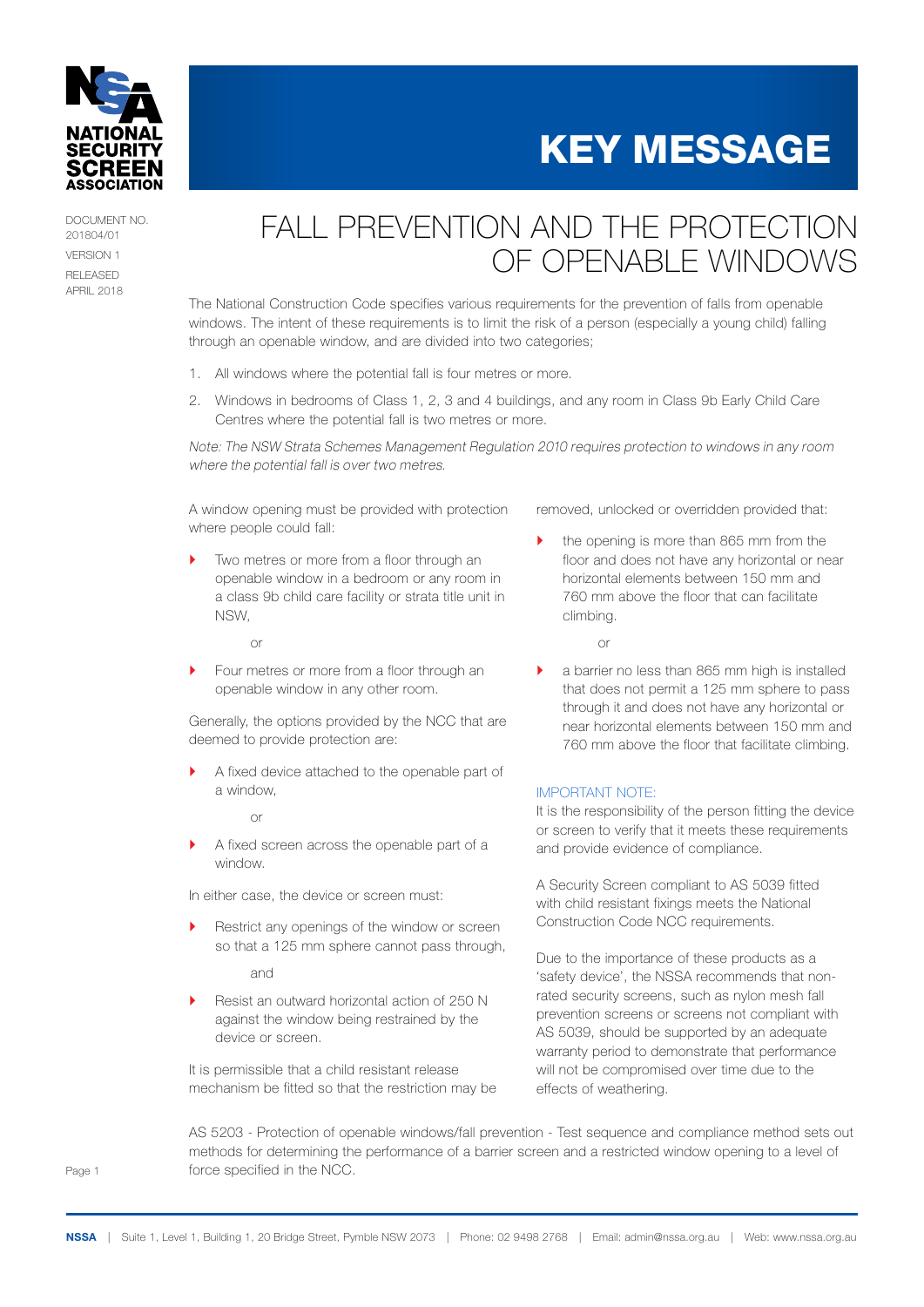



DOCUMENT NO. 201804/01 VERSION 1 RELEASED APRIL 2018

## FALL PREVENTION AND THE PROTECTION OF OPENABLE WINDOWS

FIGURE 1 Fall Prevention Requirements



*\*Note: Only applicable in a bedroom or Class 9b Child Care Centre.*

CHILD RESISTANT means that a key, Allen key, screwdriver, spanner or the coordinated use of two hands is required to open the window beyond 125 mm.

PERMANENT means that a restrictor or screen is securely fixed in position (e.g. a screen blind riveted to the window frame) so it cannot be unlocked, overridden, or is very difficult to remove without, for example, a drill.

#### DISCLAIMER

This key message has been developed to provide general guidance, awareness and education to NSSA members only. It should not be viewed as a definitive guide and should be read in conjunction with AS 5203. While every effort has been made to ensure the information is accurate the NSSA expressly disclaims all and any liability to any person for anything done in reliance on this publication. No responsibility is accepted by the NSSA for any mistakes, errors or omissions in this publication.

Page 2